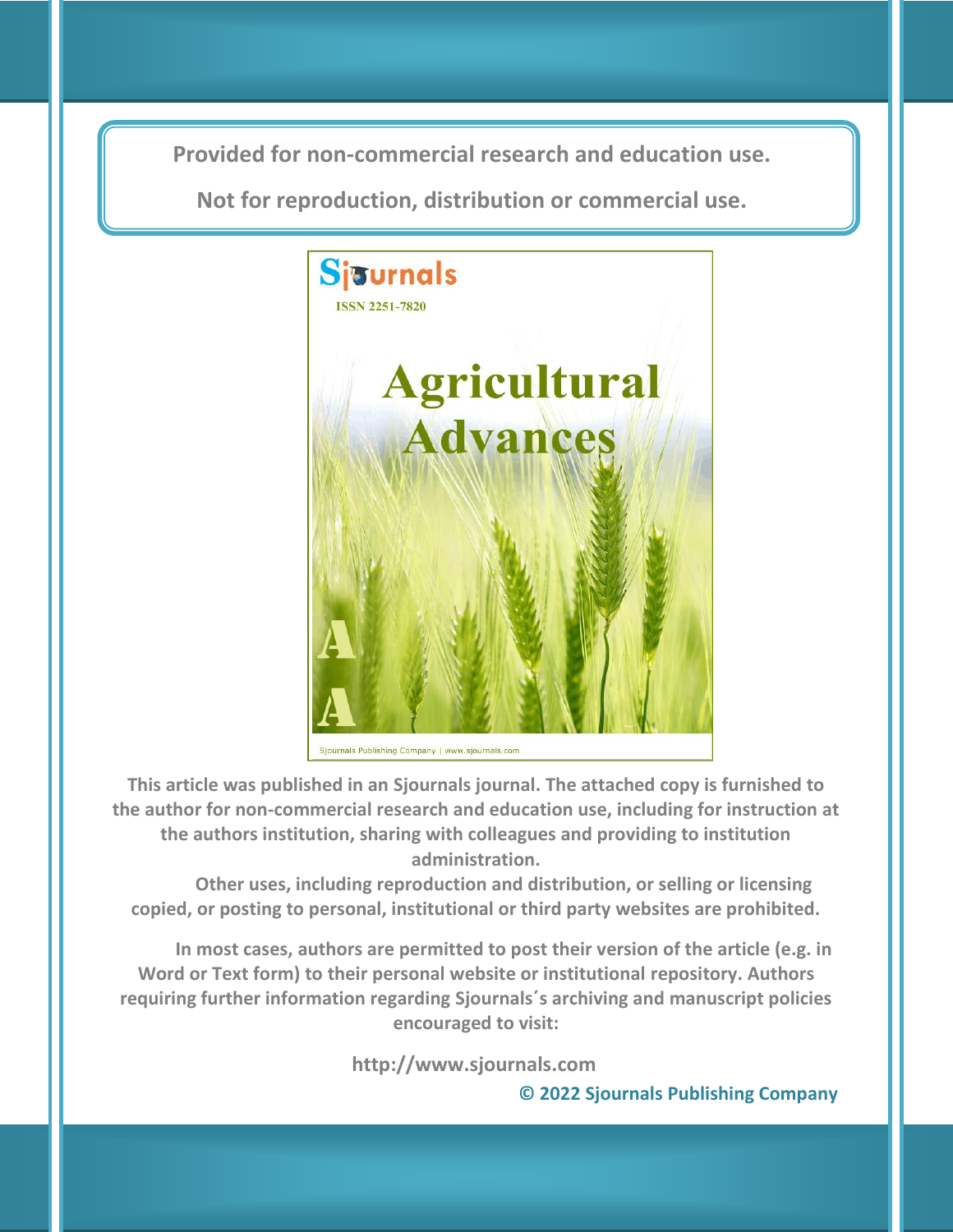



Contents lists available at Sjournals

# Agricultural Advances

Journal homepage: www.sjournals.com

# **Review article**

# **Kyzylorda region - The history of the «rice epic» or problems and prospects of the industry**

# **Aidos Mussabekova,\* , Ergaly Zhumanazarov<sup>a</sup> , Madina Maulenkulova<sup>a</sup> , Nurbakyt Orazaliyev<sup>b</sup> , Karlygash Polatbekova<sup>c</sup>**

*a South Kazakhstan State Pedagogical University, Republic* of *Kazakhstan, Shymkent. <sup>b</sup>Krasnovodopad Experimental Station LLP, Republic* of *Kazakhstan, Turkestan Region. <sup>c</sup>K. Yassavi International Kazakh-Turkish University, Republic* of *Kazakhstan, Turkestan.*

\*Corresponding author: doc-1982@mail.ru

# A R T I C L E IN FO

# **ABSTRACT**

*Article history,* Received 12 December 2021 Accepted 21 January 2022 Available online 28 January 2022 iThenticate screening 15 December 2021 English editing 19 January 2022 Quality control 26 January 2022

*Keywords,* Aral Sea region Rice yield Cultivation Assessment Technologies

Kyzylorda region has more than a century of rice growing history. During this period, the industry has gone through many stages - from ups to downs. According to archival sources, the first rice crops appeared along the Syr Darya River in the late 19th century. Only flat areas were developed, where there were no problems with irrigation. Rice farming in the early period was considered nomadic - because of waterlogging and salinization of fields, used areas were abandoned and new ones were developed. In the 1920s, a new stage of development began, which lasted for ten years. During this time, old irrigation systems were restored and new ones were created.

© 2022 Sjournals. All rights reserved.

#### **1. Introduction**

With the advent of Soviet power, the Communist Party's agricultural policy was to achieve rice independence from foreign supplies. To achieve this goal, in 1933, the Kzyl-Orda rice field (now the Research Institute of Rice Production LLP) was created in our region under the subordination of the All-Union Experimental Rice Station in Krasnodar. Recommendations on rice cultivation, terms and methods of sowing, and combating land salinity were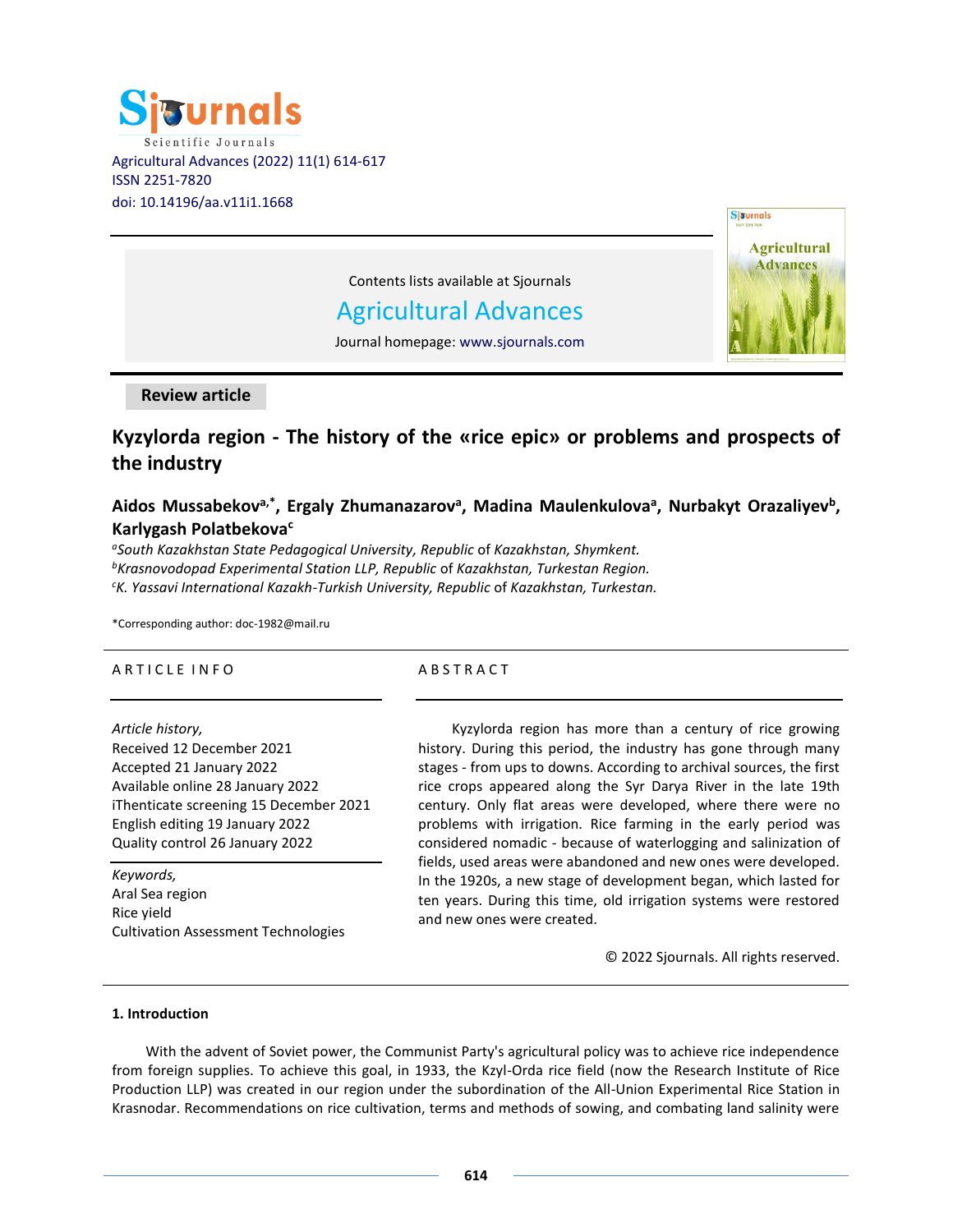developed by the first certified rice agronomist Kyzylorda region, practical scientist, and later associate professor, Candidate of Agricultural Sciences, holder of the Order of the Red Banner of Labor and the Order of the Badge of Altynbekov.

Mass rice farming began to develop after the deportation of Koreans from the Far East to our region, recognized experts in the cultivation of this crop. A few years later, in the early 1940s, the New Chile Irrigation System was built and Kyzylorda right bank Canal. The rice farmers had almost no equipment. They were sown and harvested by hand. Rice was tied up in sheaves, carried to the current. On the current, sheaves were passed from hand to hand until they were lowered into the thresher. The layout of rice checks at that time was not done at all. But the variety that was cultivated at that time, and it was called "Kazak-shala", even without fertilizers, gave high yields for that time - 50 centners each. Shoots appeared even under a layer of water of one meter. The name of the author of this variety has not been preserved in archival sources, it was then called "local", "national".

The first crop rotations in the region - 7-and 8-field with mandatory alfalfa sowing - appeared in the Shieli district. This made it possible to increase the yield of alfalfa and rice three times. The initiator and main propagandist of this new agricultural technique was Altynbekov. The experiments were carried out on plantations Ibraya ZhakhaevaStreet. Since 1940 Ibrai Zhakhayev was a member of the collective farm "Kyzyl-Tu" of the Chieli district. Tandem Altynbekov-Ibraev led to record harvests. The experience of advanced rice farmers was applied in all farms of the region. Over the years, twenty Shielites have become Heroes of Socialist Labor, and Ibrai Zhakhaev and Kim Man СAnd am are also winners of the Stalin Prize.

In 1940, among the leading workers of the collective farm "Kyzyl-Tu", a form of socialist movement emerged, which became known as"Zhakhaevsky". The number of "Zhakhaevs" grew, and in different years they became the Heroes of Socialist Labor U.Altaibayeva, K.Bodev, З. Yerzhanova, S. Zhumabekova, Sh.Kazanbayeva, B.Mustafayeva. Average rice yield in 1942-1967 in the link Zhakhayev was 80-92 hundredweight. During the Great Patriotic War Zhakhayev received 80-90 centners each. In 1949, he collected 172 centners per hectare and set a world record.

In the 1950s, despite his age, he taught young rice farmers, opened the republican school of rice farmers. Those years for Kyzylorda region has been a star in the history of rice farming. The peasants already had enough equipment, and there were no problems with seeds, as scientists The Kyzylorda rice field (now "Research Institute of Rice Production" LLP) was fully provided by all collective farms. In total, in 1981-1985 Kyzylorda region handed over 1473,000 tons of rice to the state.

Subsequently, the" golden " time of rice farming for the main breadbasket, which was considered our region, has passed. The decline of the industry occurred in the 1990s, and for many years yields remained low, farmers did not have equipment, fertilizers, and money to purchase them.

#### **2. Research methodology**

The last three or four years have seen positive changes in rice farming. Over the past two years, the amount of state subsidies allocated has increased. The local authorities had to work hard to achieve such an increase-from six thousand tenge to twenty thousand tenge per hectare. Large farms managed to update almost half of the agricultural machinery fleet in a short period of time. Every year, farmers clean the internal canals at their own expense. And this is a million-dollar cost. But until now, the main problem remains the deterioration of land reclamation and irrigation and drainage systems. For this reason, yields are still low compared to those of the 1980s. For example, the average yield this season is about 43 centners. Over the past 10-15 years, the indicator is good, but it is almost two times lower than it was two decades ago. Therefore, in order to resolve the issue of land reclamation status, it is necessary to transfer to the republican ownership of the main canals and collectors of the region with the subsequent allocation of funds from the republican budget for the reconstruction of these objects. The region will not be able to cope with this task on its own. And without timely state assistance, the region may stop producing rice altogether, as the state of land worsens every year.

Another task presented to the state is the restoration of engineering-planned land. The first and only time they were fully planned was in the 1960s. Now small plots of rice growers are planning them on their own, but this procedure requires billions of dollars in costs, and farms do not have enough funds to carry it out at the proper level. Therefore, the Government of the Republic of Kazakhstan made proposals for their restoration. Now funds are being sought for the implementation of a project to restore 30 thousand hectares of our priceless land fund. Their revival will allow not only to achieve high yields, but also to improve the ecological situation of the Aral Sea region as a whole.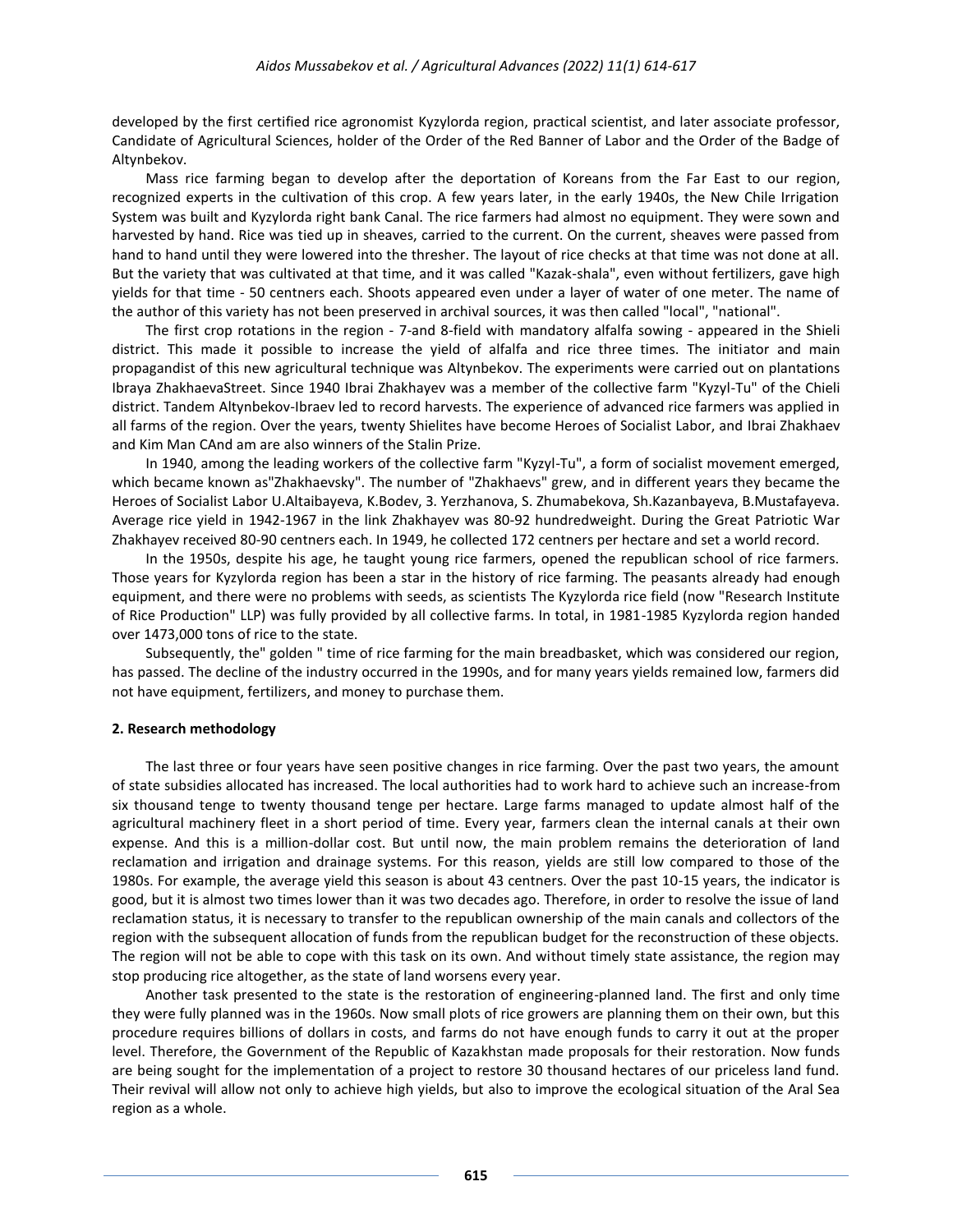The third serious reason is the state of seed production development. Due to poor breeding work, we are forced to purchase rice seeds in the Russian Federation. And this season, 47.1 percent of rice crops were sown with seeds of new varieties of Russian selection. Low work on seed production is carried out due to the fact that for many years the scientists of the local Rice Research Institute did not have the necessary material and technical base, and there was practically no connection between science and production.

Today, the region is doing everything possible to revive rice farming and raise it to a new level. Along with the expansion of sown areas (almost 10 thousand hectares higher than in the past), work is underway to increase yields by applying mineral fertilizers and herbicides. But even here, as it turns out, there are problems. If rice farmers receive subsidies for herbicides used, then there is a separate budget program for mineral fertilizers. According to its rules, subsidies are paid only to those rice farmers who purchased mineral fertilizers of domestic production. Since the nitrogen fertilizers needed for rice farming-urea, ammonium sulfate-are not produced in the republic at all or are produced in insufficient quantities, farms bought them from Russian producers.

Be that as it may, the region is striving to regain the glory of the "rice granary". Scientists have developed new schemes for the production of ecological rice, methods for reclamation of saline lands of rice systems, new varieties are being created, and work is underway to introduce ridge sowing of rice into production, which will save water for irrigation. The first step in the framework of the above-mentioned signed memorandum and joint action plan has been taken. I would like to hope that the next steps will be equally confident.

Despite the acute shortage of irrigation water and difficult restrictions in the context of the pandemic, [rice](https://www.caravan.kz/gazeta/akademik-belykh-polejj-384978/) farmers of the region, thanks to their tireless work, gathered a rich harvest, improving last year's figure, the regional Department of agriculture reported. - The average yield was 61.8 centners per hectare. 551.3 thousand tons of rice were filled into the bins.

The harvest is ready, and it's time to " write a scenario" of crop production for the next year. Based on the fact that the Syr Darya becomes a low - water river, and rice is a crop that consumes a huge amount of moisture during the vegetative period. On the other hand, it is impossible not to plant rice in the Aral Sea region at all, this threatens an environmental catastrophe - global soil salinization.

#### **3. Results and discussion**

Guide Kyzylorda region indicates a gradual, gentle diversification of the agricultural sector of the agroindustrial complex of the region. Our main crop is [rice,](https://www.caravan.kz/gazeta/pomnit-vsem-634755/) and this year we have a good harvest. We have sown 89.4 thousand hectares of rice, but 300 hectares of the crop "burneddown. Therefore, we need to think about how to further diversify agriculture. Rice crops should probably be kept at the level of 80-85 thousand hectares per year, and think about other crops too. For example, 30-33 thousand cubic meters of water are consumed per hectare of rice, " she said. - The same amount of water is spent on 10 thousand hectares planted with tomatoes. At the same time, 630 thousand tenge is received from a hectare of rice, and 26 million tenge from 10 thousand hectares of tomatoes.

A good example, given that tomatoes in the fields are also a lot of manual labor, and, therefore, work for rural residents. In the meantim[e, farmers in the region](https://www.caravan.kz/gazeta/risinka-k-risinke-kak-zhil-edinstvennyjj-v-mire-polevojj-akademik-599880/) are increasing the area under forage crops, helping livestock breeders to feed their livestock.

In the last agricultural season, for the first time in recent years, the area of sugar sorghum was increased - up to 70 hectares, soybeans-up to 240 hectares, corn-up to 1,667 hectares, " the regional Department of agriculture reported - aquagels Winter wheat was planted on 80 hectares using aquagels. Using aquagels means no watering at all. This is a significant breakthrough, given that all agriculture in the region is based on irrigated fields.

Local scientists are also ready to help Kyzylorda farmers get on the rails of crop diversification. They conduct experiments on experimental fields, give recommendations to farmers on which crops to focus on, which seeds and technologies to use.

# **4. Conclusion**

This experiment is part of the project "Introduction of new salt-resistant and low-moisture grain crops for rice crop rotations in Kazakhstan". And thanks to this project, it is possible to teach farmers not only to save water, but also to get profitable yields of non-capricious crops at low costs for the vegetative cycle.